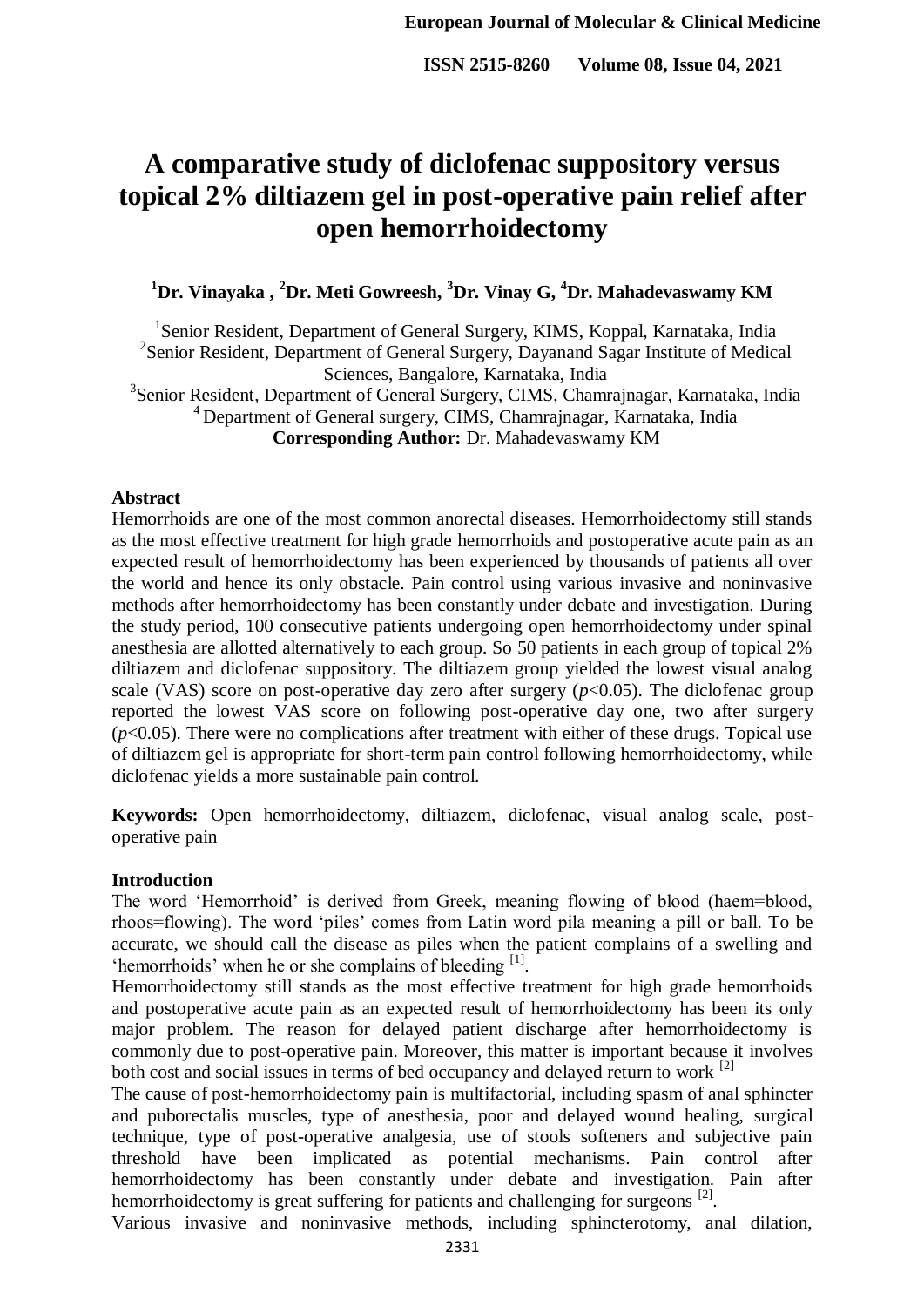## **European Journal of Molecular & Clinical Medicine**

## **ISSN 2515-8260 Volume 08, Issue 04, 2021**

application of topical preparations, flavonoids and oral or parenteral analgesics have been suggested to relieve internal sphincter spasm to resolve post hemorrhoidectomy pain. Topical preparations are preferred because of better bioavailability and fewer incidence of adverse events compared with other dosage forms  $[3, 4]$ .

In this study, management of post hemorrhoidectomy pain relief by diclofenac suppository and topical diltiazem gel in patients has been evaluated and compared.

## **Methodology**

A written informed consent will be taken from all patients included in the study. Patients who are chosen will be explained of the various options available for the treatment of hemorrhoids along with their advantages and disadvantages and they are allowed to choose the line of treatment they preferred. Detailed history taking, thorough clinical examination and investigations will be done for these patients.

## **Inclusion criteria**

- All consenting patients aged between 20 years to 60 years.
- Patients who are diagnosed with grade three and four internal hemorrhoids and hemorrhoids that have not been cured by non-operative treatments.
- **Intervention:** Open hemorrhoidectomy under spinal anesthesia.
- Available for follow-up.

## **Exclusion criteria**

- Secondary internal hemorrhoids and co-morbid conditions like ascites, portal hypertension, uterine pathology, anorectal carcinoma, neurological like paraplegia etc.
- Patients with coagulation disorders, renal disease, peptic ulcer disease, asthma or known allergies to non-steroidal anti-inflammatory drugs (NSAIDs).
- Current calcium channel blocker uses or known side-effects from previous calcium channel blocker use; severe hypertension, orthostatic hypotension; History of ischemic heart disease.
- Pregnancy.

# **Method of application of diltiazem 2% Gel**

After hemorrhoidectomy patients were instructed to squeeze 1 cm of the gel (\*0.5 g) from the dispenser onto a finger and apply this three times a day to their perianal region and at least 1.5 cm into anus for 14 days. The first dose was applied by the surgeon at the completion of the hemorrhoidectomy. Perioperative management was standardized. Water intake and diet were resumed on the day of the operation.

## **Method of insertion of diclofenac 100 mg suppository**

After hemorrhoidectomy patients were instructed to insert diclofenac 100 mg suppository two times a day, at least 1.5 cm into anus for 14 days. The first dose was applied by the surgeon at the completion of the hemorrhoidectomy. Perioperative management was standardized. Water intake and diet were resumed on the day of the operation.

The data collected will be entered into a specially designed case record form to record their data, including their age, gender, duration of surgery, intensity of pain at different times after surgery, the interval to the first administration of opioids and the overall amount of opioid used.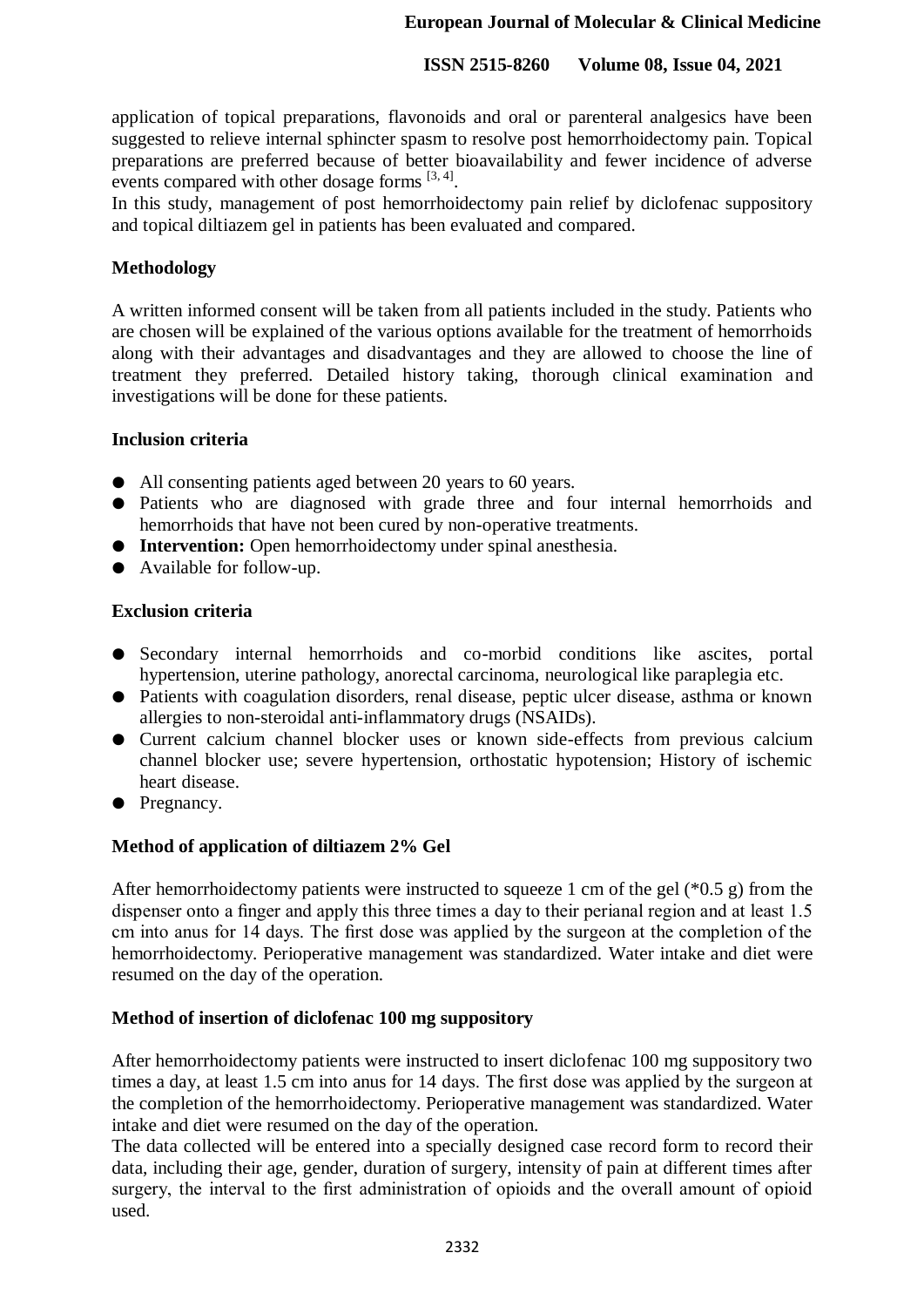The pain intensity was measured using a visual analog scale (VAS), in which a ruler graded from one to ten was shown to the patients so that they could indicate the amount of pain they felt (zero being pain free and ten being the greatest pain they have ever felt). Pain measurements were performed upon the patient's transfer to the recovery ward, on the day-0, 1, 2 and 3, respectively. Any measurement of pain above three in the VAS method was considered to be the occurrence of pain.

## **Results**

There were no significant differences between the two groups with regard to hemorrhoid grades and quadrants excised.

| Table 1: Comparison between Group and Hemorrhoids Grade |
|---------------------------------------------------------|
|---------------------------------------------------------|

|                               | <b>Grade 3</b> | <b>Grade 4</b> |
|-------------------------------|----------------|----------------|
| Diclofenac 100 Mg Suppository |                |                |
| Diltiazem 2% Gel              |                |                |

The postoperative pain scores, measured by VAS, tended to be lower in the diltiazem group compared to diclofenac group (p-value  $< 0.05$ , Kruskal-Wallis rank sum test).

**Table 2:** Comparison between Group and VAS POD 0

|                               |      | <b>Average Standard Deviation P. value</b> |            |
|-------------------------------|------|--------------------------------------------|------------|
| Diclofenac 100 Mg Suppository | 4.64 | 0.92                                       | ${}< 0.05$ |
| Diltiazem 2% Gel              | 3.62 | 0.97                                       |            |

The postoperative pain scores, measured by VAS, tended to be lower in the diclofenac group compared to diltiazem group (p-value: 0.003736, Kruskal-Wallis rank sum test) which is significant.

**Table 3:** Comparison between Group and VAS POD 1

|                               |      | <b>Average Standard Deviation P. value</b> |          |
|-------------------------------|------|--------------------------------------------|----------|
| Diclofenac 100 Mg Suppository |      | ()9                                        | 0.003736 |
| Diltiazem 2% Gel              | 3.46 | 0.68                                       |          |

The postoperative pain scores, measured by VAS, tended to be lower in the diclofenac group compared to diltiazem group (p-value  $\langle 0.05,$  Kruskal-Wallis rank sum test) which is significant.

|  | Table 4: Comparison between Group and VAS POD 2 |
|--|-------------------------------------------------|
|--|-------------------------------------------------|

|                               |      | <b>Average Standard Deviation P. value</b> |      |
|-------------------------------|------|--------------------------------------------|------|
| Diclofenac 100 Mg Suppository | 2.52 | (174)                                      | 0.05 |
| Diltiazem 2% Gel              |      | 0.64                                       |      |

The postoperative pain scores, measured by VAS, tended to be almost similar both groups (pvalue  $= 0$ , Kruskal-Wallis rank sum test).

| Table 5: Comparison between Group and VAS POD 3 |  |  |
|-------------------------------------------------|--|--|
|-------------------------------------------------|--|--|

|                               |      | <b>Average Standard Deviation P. value</b> |  |
|-------------------------------|------|--------------------------------------------|--|
| Diclofenac 100 Mg Suppository | 2.2  | 0.61                                       |  |
| Diltiazem 2% Gel              | 2.88 | 0.59                                       |  |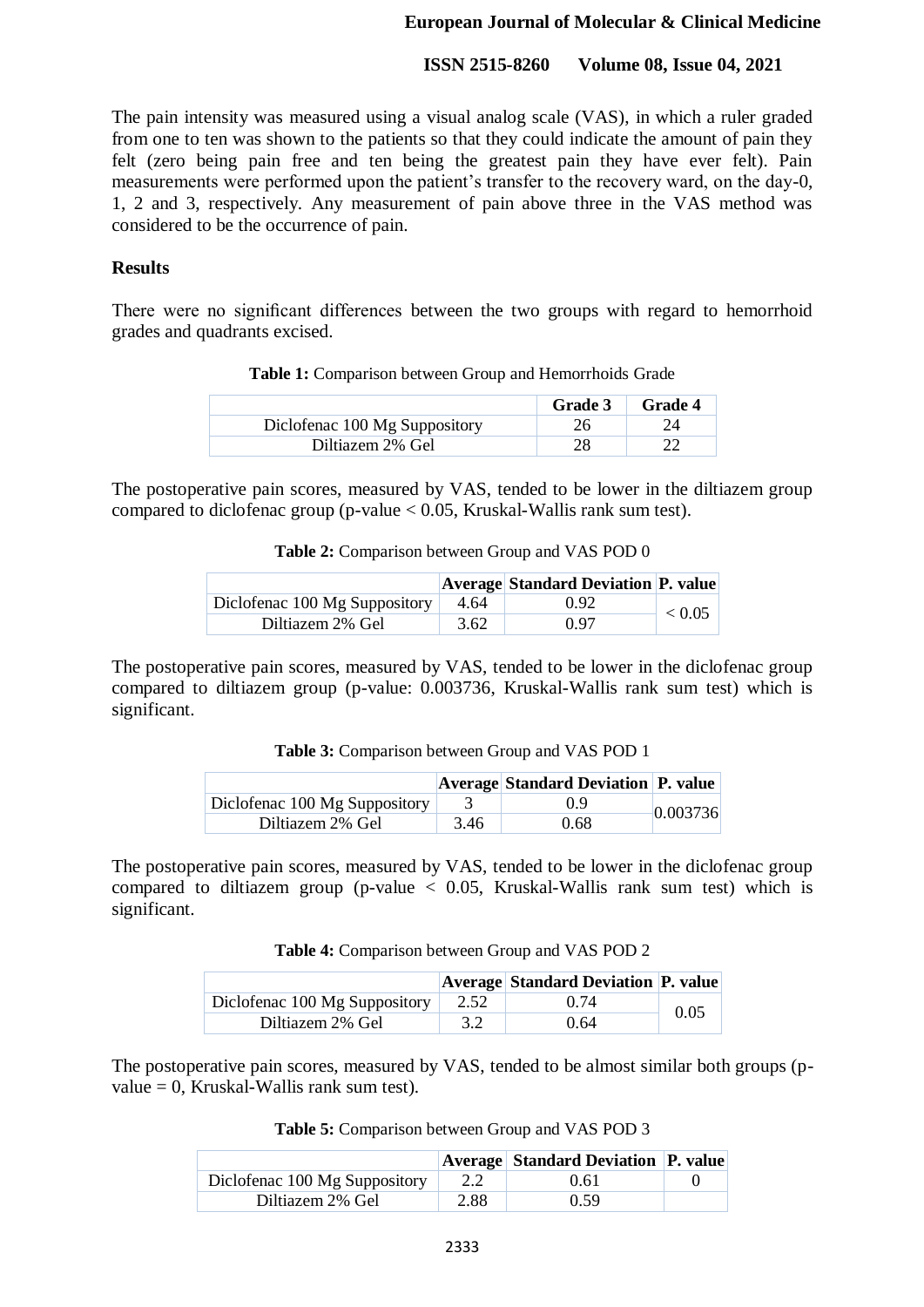#### **Complications**

Diclofenac Suppository Group

● No complications were reported after follow up of patients for 1 month.

Diltiazem Gel Group

● No complications were reported after 1 month.

Overall both groups didn't present drug related complications which compelled to discontinue the drug or didn't require any additional management.

#### **Discussion**

There is no similar study has been conducted to compare the pain-reducing effects of a diclofenac suppository versus diltiazem gel after hemorrhoidectomy. But previous studies indicated that NSAID use reduced the need for opioids after surgery, helping patients to avoid the adverse effects of opioids.

In a study by Lyons  $e\bar{t}$  al.  $^{[5]}$  on the effect of a diclofenac suppository on pain after venous varicosis surgery, it was noted that the prostaglandin release peaked at about 3-4 h after surgical trauma and the NSAIDs could inhibit the pain stimulus caused by this prostaglandin release. Similarly, our study indicated the diclofenac suppository to have less analgesic effect compared to diltiazem gel at the time of transfer to recovery and post-op day zero after surgery, which was in agreement with the above study.

The spasm-relieving effect of diclofenac may account for its more sustainable pain reduction, as it has been assumed that the main underlying reason for post-hemorrhoidectomy pain is spasm of the internal anal sphincter. Mojgan Rahimi *et al.* <sup>[6]</sup>evaluated 90 patients were recruited for this randomized clinical trial and were randomly categorized into three groups (30 patients in each group). After surgery, the patients in the first group received one 100 mg diclofenac suppository, those in the second group received 5g of EMLA and those in the third group received 5g of petrolatum ointment (control group). The pain intensity was measured using a visual analog scale (VAS). They concluded that topical use of an EMLA cream is appropriate for short-term pain control following hemorrhoidectomy, while diclofenac yields a more sustainable pain control. This study only examined the period of 24 h after surgery, which may not be an adequate length of time studied to claim that diclofenac resulted in "long-term" pain control  $[7]$ .

Huang Y-J *et al.* <sup>[2]</sup>. Did meta-analysis of patients who underwent hemorrhoidectomy using topical diltiazem ointment versus placebo (Vaseline) for pain control. Patients with third or fourth degree hemorrhoids undergoing traditional hemorrhoidectomy were included. Procedures took place in the colorectal division of a hospital in 5 countries. Five randomized control trials (RCTs) published between 2005 and 2016 including 227 patients were included our meta-analysis (Diltiazem (calcium channel block) group Z 137; Placebo (Vaseline) group Z 90). Pain assessment was performed using a standardized Visual Analogue Scale. The results revealed that Diltiazem ointment was statistically significant in reducing pain within 48 h, at 72 h, and more than 96 h after operation compared to the placebo group. Regarding overall complications (including headache), there was no statistical significance between diltiazem and placebo group  $^{[2]}$ .

The duration of action of topical diltiazem is also likely to be important issue. Carapeti *et al*. <sup>[8]</sup> study on topical diltiazem ointment shows that lower anal pressures can be maintained significantly for up to 5 h in healthy volunteers. By causing a more sustained reduction in anal pressure after hemorrhoidectomy, the application of diltiazem ointment may reduce anal pressure for longer than Glyceryl trinitrate (GTN) but short duration than diclofenac.

The diltiazem group felt more convenient about usage compared to diclofenac group. It was